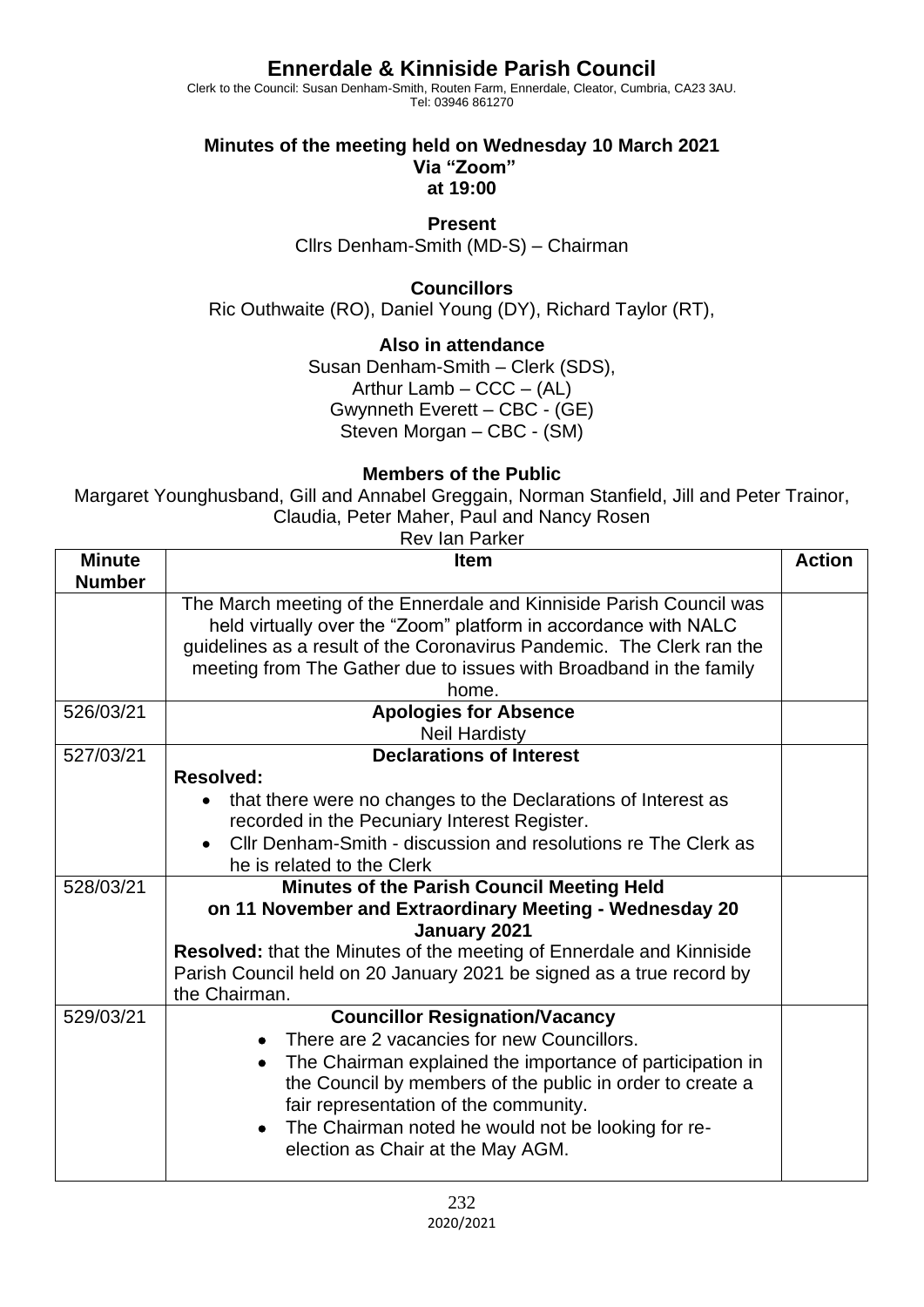|           | <b>Resolved:</b>                                                                                                                                                                                                                                                                                                                                                                                                                                                                                                                                                                                                                                                                        |            |  |  |  |
|-----------|-----------------------------------------------------------------------------------------------------------------------------------------------------------------------------------------------------------------------------------------------------------------------------------------------------------------------------------------------------------------------------------------------------------------------------------------------------------------------------------------------------------------------------------------------------------------------------------------------------------------------------------------------------------------------------------------|------------|--|--|--|
|           | • To accept Mr Lachlan's offer to continue to service the SID and<br>not to accept payment for battery charging.<br>To write to thank Mr Lachlan for his many years of service.                                                                                                                                                                                                                                                                                                                                                                                                                                                                                                         | <b>SDS</b> |  |  |  |
| 530/03/21 | <b>Public Participation</b>                                                                                                                                                                                                                                                                                                                                                                                                                                                                                                                                                                                                                                                             |            |  |  |  |
|           | For members of the public to table issues and ideas they would<br>like to put forward to the council for future consideration.                                                                                                                                                                                                                                                                                                                                                                                                                                                                                                                                                          |            |  |  |  |
|           | 3 members of the public voiced opinion for consideration by the Council:                                                                                                                                                                                                                                                                                                                                                                                                                                                                                                                                                                                                                |            |  |  |  |
|           | Annabel (age 10) and Gill Graggain (Croasdale) spoke of the<br>extreme difficulties they were experiencing with securing<br>acceptable levels of broadband reception, particularly with regard<br>to home-schooling. Annabel spoke of how it was difficult to keep<br>up with school work but also of the social isolation experienced,<br>as a result of not being able to interact with her peers.<br>Claudia introduced herself as a new member on The Gather<br>committee and liaison to the Parish Council<br>Rev Parker queried why Wild Ennerdale liaison Rachel had not<br>attended recent meetings and asked about progress on mending<br>the fence at the Cold Fell Boundary. |            |  |  |  |
|           | It was commented that Wild Ennerdale had submitted a report at the<br>January meeting and attended at every other meeting when appropriate<br>or practical. It was concluded that the fence may be the responsibility of<br>The Highways Dept so should be reported on HIMS                                                                                                                                                                                                                                                                                                                                                                                                             |            |  |  |  |
| 531/03/21 | <b>Copeland Borough- Cumbria County- Council Update</b>                                                                                                                                                                                                                                                                                                                                                                                                                                                                                                                                                                                                                                 |            |  |  |  |
|           | <b>Clirs Arthur Lamb, Steven Morgan, Gwynneth Everett</b>                                                                                                                                                                                                                                                                                                                                                                                                                                                                                                                                                                                                                               |            |  |  |  |
|           | Cllr Morgan – UU have offered the land near the weir (and possibly The<br>Mill) for a picnic park. He had carried out a site visit with Cllr Taylor, and<br>CBC Openspaces have visited. This would be a service by CBC at no<br>cost to them. Does the PC want to pursue this?                                                                                                                                                                                                                                                                                                                                                                                                         |            |  |  |  |
|           | RT commented that there should be an engineers report with the<br>planning permission for The Mill.                                                                                                                                                                                                                                                                                                                                                                                                                                                                                                                                                                                     |            |  |  |  |
|           | The walkway lights initiative has been postponed due to Local<br>Government reform.                                                                                                                                                                                                                                                                                                                                                                                                                                                                                                                                                                                                     |            |  |  |  |
|           | Local Government Reform proposal – SM encouraged everyone to look<br>at what has been proposed.                                                                                                                                                                                                                                                                                                                                                                                                                                                                                                                                                                                         |            |  |  |  |
|           | Cllr Everett - Application for levelling pub fund for £20k to improve the<br>harbour front at Whitehaven has been successful                                                                                                                                                                                                                                                                                                                                                                                                                                                                                                                                                            |            |  |  |  |
|           | The Beacon café will open after Easter.                                                                                                                                                                                                                                                                                                                                                                                                                                                                                                                                                                                                                                                 |            |  |  |  |
|           | - Green waste collections will resume on 22 <sup>nd</sup> March. There are no<br>printed refuse collection calendars, but they can be downloaded from<br>CBC website.                                                                                                                                                                                                                                                                                                                                                                                                                                                                                                                   |            |  |  |  |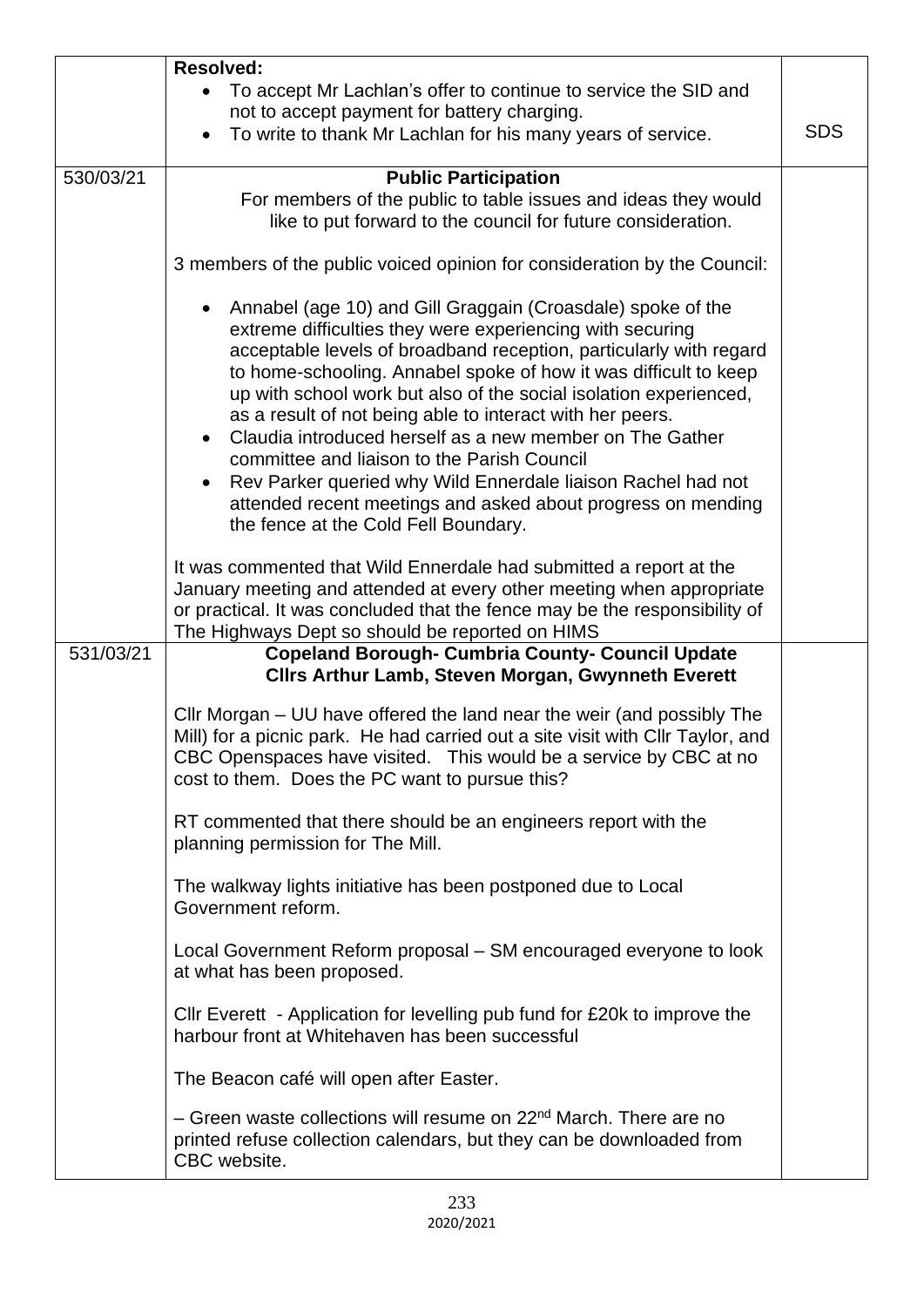|           | The Census takes place on 21 March.                                                                                                                                                                                                                                                                                                                                                                                                                       |  |
|-----------|-----------------------------------------------------------------------------------------------------------------------------------------------------------------------------------------------------------------------------------------------------------------------------------------------------------------------------------------------------------------------------------------------------------------------------------------------------------|--|
|           | She attended a meeting called "Cold to cosy homes charity" to tackle<br>fuel poverty and insulation solutions.                                                                                                                                                                                                                                                                                                                                            |  |
|           | <b>CIIr Lamb</b>                                                                                                                                                                                                                                                                                                                                                                                                                                          |  |
|           | Council tax will increase.                                                                                                                                                                                                                                                                                                                                                                                                                                |  |
|           | <b>Local Government Reform</b>                                                                                                                                                                                                                                                                                                                                                                                                                            |  |
|           | CCC are in favour of 1 unitary council for Cumbria. Other options can be<br>found on the web site and CIIr Lamb encourages that CIIrs research the<br>options. Response required by 19 <sup>th</sup> April.                                                                                                                                                                                                                                               |  |
|           | GDF working group is only looking at areas outside the National Park.<br>Currently there is no CBC representative the GDF council                                                                                                                                                                                                                                                                                                                         |  |
|           | HIMs will be updated at the end of summer and CIIr Lamb is requesting<br>that Ennerdale PC be included in the trial.                                                                                                                                                                                                                                                                                                                                      |  |
|           | He is working with Peter Maher on the car park/cycle hub proposal.                                                                                                                                                                                                                                                                                                                                                                                        |  |
|           | Broadband – He is continuing championing the need for better<br>broadband in the village/valley. He spologised to Annabel that she had<br>not receive a 4g router from DFE and that the school had not been<br>allocated any after 1/2 term. AL will raise the issue with CCC.                                                                                                                                                                            |  |
|           | The Clerk queried if the May Elections and therefore the AGM would go<br>ahead. Cllr Lamb confirmed that Parish and Town Councils would be<br>having AGM meetings.                                                                                                                                                                                                                                                                                        |  |
|           | <b>Resolved:</b><br>to support Cllr Morgan in securing the weir site as a picnic site.                                                                                                                                                                                                                                                                                                                                                                    |  |
| 532/03/21 | Zoom Meeting protocol and plans for future hybrid meetings<br>The Clerk apologised that the previous meeting had been inadvertently<br>recorded. This was as a result of a "Zoom" procedure update, and had<br>not been intentional the recording had not been retained.<br>She also commented that the current legal advice regarding how future<br>meetings were to be conducted was undecided, but that hybrid meetings<br>would possibly be included. |  |
|           | CIIr Lamb commented that current legislation expires during the first<br>week in May, which means the law would revert to requiring face to face<br>meetings. This is, however, not in line with current Covid guidelines. We<br>therefore await further legal update and will plan for continuing with<br>Zoom/hybrid meetings for the foreseeable future.                                                                                               |  |
| 533/03/21 | 4/19/2397 - 9 Dwelling Housing Development                                                                                                                                                                                                                                                                                                                                                                                                                |  |
|           | No further reports or changes to the circumstances.                                                                                                                                                                                                                                                                                                                                                                                                       |  |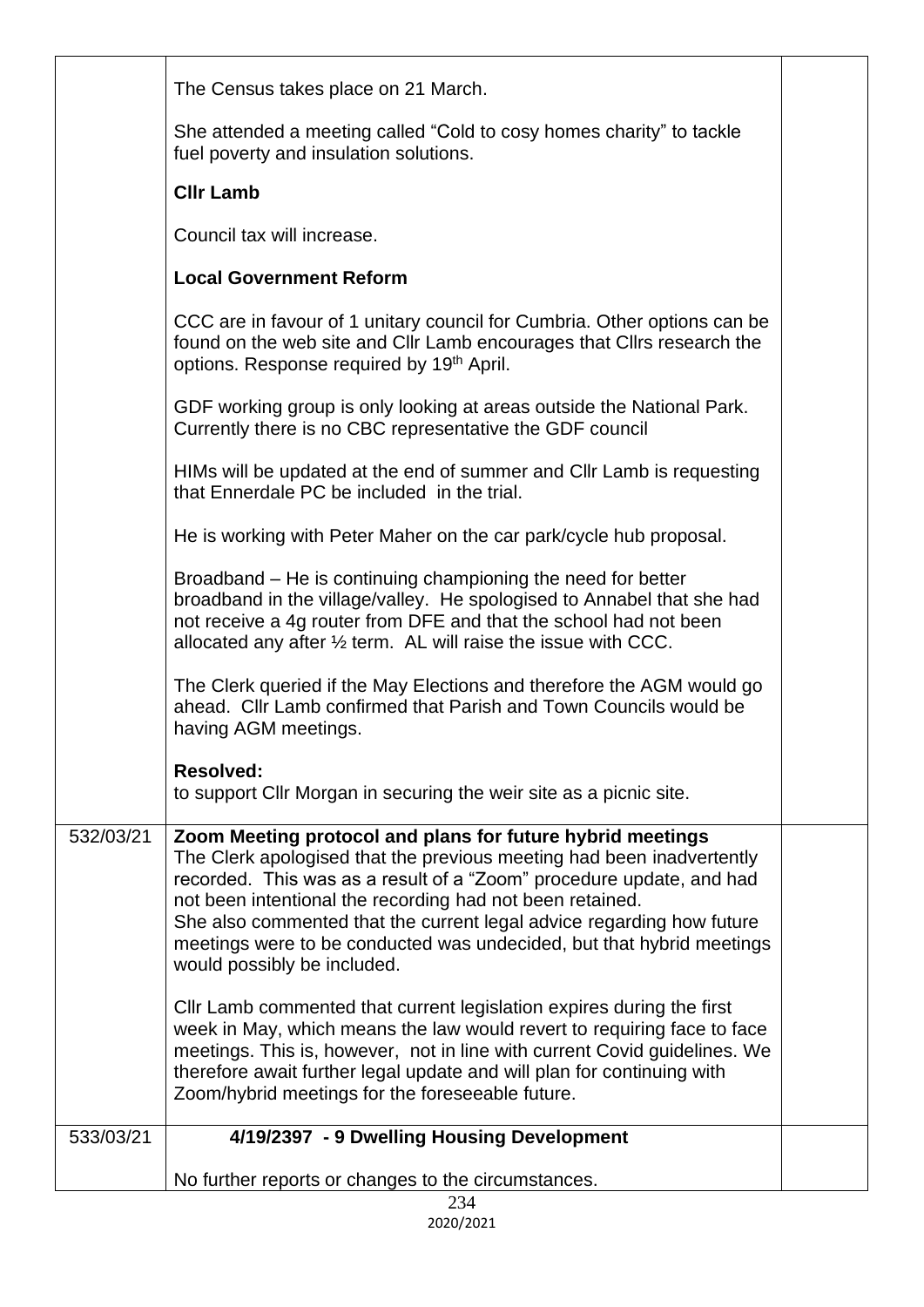|           | Simon Blacker SRE Associates (representative of the developer), was<br>asked to report back to the meeting. He did not attend the meeting but<br>an email was received after the meeting by the Clerk.                                                                                                                                                                                                                                                                                                                                                                                                                                                                                                                                                                                                                                                                                                                                     |           |  |  |  |  |
|-----------|--------------------------------------------------------------------------------------------------------------------------------------------------------------------------------------------------------------------------------------------------------------------------------------------------------------------------------------------------------------------------------------------------------------------------------------------------------------------------------------------------------------------------------------------------------------------------------------------------------------------------------------------------------------------------------------------------------------------------------------------------------------------------------------------------------------------------------------------------------------------------------------------------------------------------------------------|-----------|--|--|--|--|
| 534/03/21 | <b>Broadband Digital Infrastructure</b><br>John Harris of Connecting Cumbria had been invited to address the<br>Council, but had declined the invitation, citing the fact that there were<br>simply too many Councils to address each one in person and had<br>written a letter which addressed the Council and issues raised by Cllr<br>Hugh Branney, in his letter to the Whitehaven News.                                                                                                                                                                                                                                                                                                                                                                                                                                                                                                                                               |           |  |  |  |  |
|           | <b>Updates from Councillors included informal reports:</b>                                                                                                                                                                                                                                                                                                                                                                                                                                                                                                                                                                                                                                                                                                                                                                                                                                                                                 |           |  |  |  |  |
|           | Cllr Young commented that the original Openreach<br>engineers have retired, so there was a loss of continuity.<br>Cllr Denham-Smith - had spoken to Tom Hails (Routen<br>House), who said that the original report by Openreach<br>operative from Liverpool had been passed up the chain at<br>Openreach and a new survey would be undertaken.<br>Cllrs were aware that Openreach had made a recent site<br>visit and been escorted around the valley by a member of<br>the public, but no formal report was available.<br>Cllr Lamb commented that he would pursue Connecting<br>Cumbria's decline of the invitation, as Jonathan Harris had<br>offered to visit Parish Councils at the Three-Tier meeting.<br>Peter Maher commented that his property is served by<br>High Speed fibre cables, on poles, and are therefore only a<br>few hundred meters (2 fields) away from Croasdale, and<br>could make a speedy and cheap connection. |           |  |  |  |  |
|           | <b>Resolved:</b><br>Cllr Lamb to take up the lack of engagement with Jonathon<br>Harris, Connecting Cumbria and to find out about the most recent<br>site visit by Openreach.                                                                                                                                                                                                                                                                                                                                                                                                                                                                                                                                                                                                                                                                                                                                                              | <b>AL</b> |  |  |  |  |
| 535/03/21 | <b>Ennerdale Visitor Management Plan - VMAP (RO)</b>                                                                                                                                                                                                                                                                                                                                                                                                                                                                                                                                                                                                                                                                                                                                                                                                                                                                                       |           |  |  |  |  |
|           | This consultation was initiated by the LDNPA following the<br>unprecedented numbers of visitors/camping incidents to the Lake<br>District during the pandemic and anticipated in summer of 2021.<br>An initial meeting took place in January and Cllr Outhwaite attended. An                                                                                                                                                                                                                                                                                                                                                                                                                                                                                                                                                                                                                                                               |           |  |  |  |  |
|           | early draft/working document was circulated on the day of the meeting.                                                                                                                                                                                                                                                                                                                                                                                                                                                                                                                                                                                                                                                                                                                                                                                                                                                                     |           |  |  |  |  |
|           | It is documenting the actions to encourage local land owners to<br>consider providing official but temporary sites for car parking, camping,<br>provision of litter bins and waste management, possible portaloo siting<br>and associated signage.                                                                                                                                                                                                                                                                                                                                                                                                                                                                                                                                                                                                                                                                                         |           |  |  |  |  |
|           | Caution was voiced:<br>that if you provide more parking more people will come<br>If you prevent parking/camping, how will it be policed?                                                                                                                                                                                                                                                                                                                                                                                                                                                                                                                                                                                                                                                                                                                                                                                                   |           |  |  |  |  |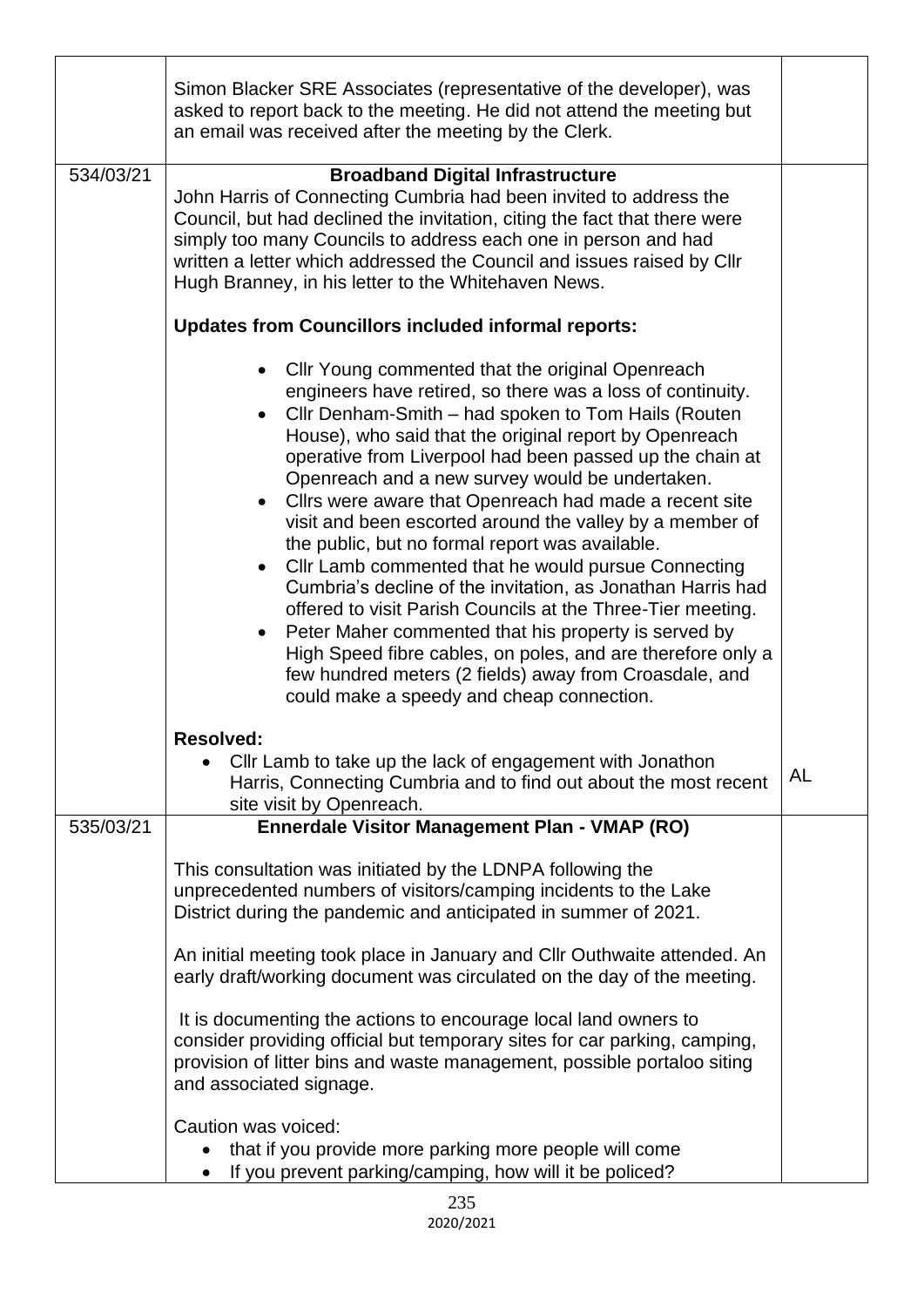|           | Naturally available car parks at Lowther Forest and Heck Barley<br>$\bullet$<br>were suggested as alternative locations to direct visitors to.                                                                                                                                                                                                                                              |           |
|-----------|---------------------------------------------------------------------------------------------------------------------------------------------------------------------------------------------------------------------------------------------------------------------------------------------------------------------------------------------------------------------------------------------|-----------|
|           | <b>Resolved:</b>                                                                                                                                                                                                                                                                                                                                                                            |           |
|           | Councillors to study the report and feed-back to Cllr Outhwaite to collate<br>a PC response to Steve Tatlock                                                                                                                                                                                                                                                                                | All       |
| 536/03/21 | Disposal of land - PC (RO)                                                                                                                                                                                                                                                                                                                                                                  |           |
|           | Cllr Outhwaite had been approached by a local member of the<br>public to ask if the PC would be willing to sell some land (part of<br>off road foot path close to the Old vicarage)                                                                                                                                                                                                         |           |
|           | The options were discussed as follows:<br>The land would have to be valued<br>Was disposal the only option (ie lease)<br>We would need more information to make an informed decision,<br>ie what was to be built on the land, its value,<br>Does the potential purchaser have other parts of planning<br>permission in place ie Highways permissions.                                       |           |
|           | <b>Resolved:</b><br>To defer a decision until next meeting, or when more information is<br>available from the enquirer.                                                                                                                                                                                                                                                                     |           |
| 537/03/21 | Proposed Cycle Access Scheme/Parking in the Village (CIIr Taylor)<br>Response from Mr Maher regarding the possible site<br>identified at 513/01/21<br>Mr Maher sent a report to Councillors prior to the meeting which was<br>summarised:                                                                                                                                                   |           |
|           | Concern was expressed that a site that may have been available from<br>The Forestry Commission at the head of the lake came with<br>unacceptable commercial conditions, and a sense that it would lead to<br>monetising the valley for commercial exploitation and would llead to<br>pulling people out of the village which would be at the detriment of the<br>businesses in the village. |           |
|           | There is a believe that a hedge on Mr Bradley's field has a condition to<br>keep hedge at a certain height, which restricts visibility for access.                                                                                                                                                                                                                                          |           |
|           | There is a possibility that LDNPA might be sympathetic to development<br>at High bridge farm.                                                                                                                                                                                                                                                                                               |           |
|           | <b>Resolved:</b><br>Look at plans at Heck Barley to check if there is a restriction on the<br>hedge height for visibility.                                                                                                                                                                                                                                                                  | <b>RT</b> |
|           | <b>Progress Reports</b>                                                                                                                                                                                                                                                                                                                                                                     |           |
| 538/03/21 | A: Clerk's report<br>(incl. outstanding actions, correspondence and planning) The full Clerk's                                                                                                                                                                                                                                                                                              |           |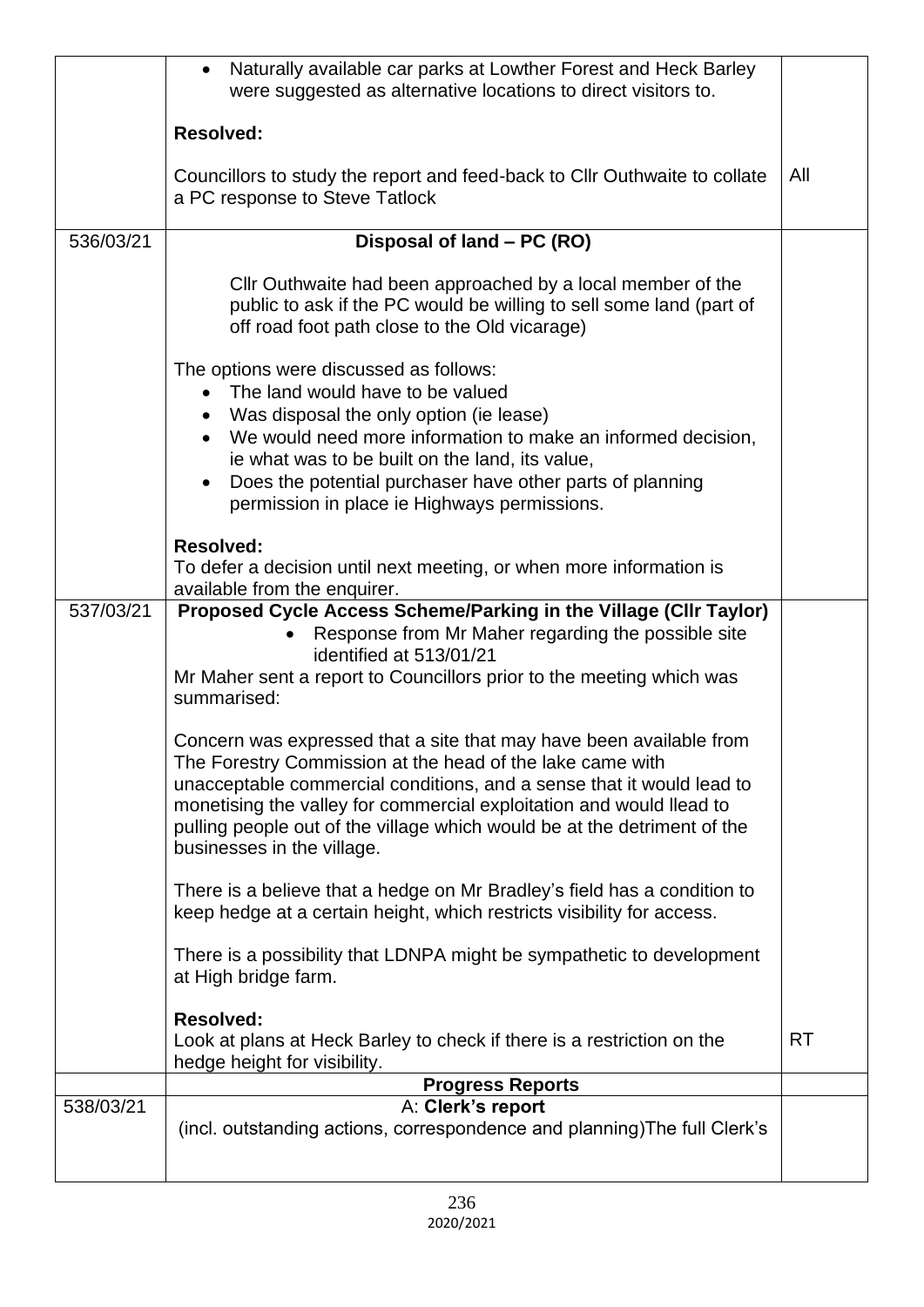|                        | action/updates                                                                                                                                                                                                                                                     | <b>Actions on Clerk and Councillors from previous meeting requiring further</b> |            |
|------------------------|--------------------------------------------------------------------------------------------------------------------------------------------------------------------------------------------------------------------------------------------------------------------|---------------------------------------------------------------------------------|------------|
|                        | There were no outstanding Councillor or Clerk Actions.                                                                                                                                                                                                             |                                                                                 |            |
| completed:             | Other outstanding items are covered in Progress Reports below<br>The following correspondence was received and was considered by<br>Councillors for comment or action.<br>It was resolved that:<br>the Clerk's Report be accepted with the following actions to be |                                                                                 |            |
|                        |                                                                                                                                                                                                                                                                    | <b>For Action/ Resolution</b>                                                   |            |
| <b>Date</b><br>11/1/21 | Correspondence<br>Daniel Young Invoices<br>from Web site update                                                                                                                                                                                                    | Awaiting evidence of web site<br>before payment                                 |            |
| 25/1/21                | M Lachlan confirmation that<br>he will continue to monitor the<br><b>SID</b>                                                                                                                                                                                       | Send thanks for his service and<br>continued support                            | <b>SDS</b> |
| 28/1/21                | Mr J Gartland re potholes<br>Longmoor common                                                                                                                                                                                                                       | Add to highways report                                                          | <b>RT</b>  |
| 28/1/21                | CALC Samantha - Copeland<br>District Association meeting<br>requested<br>that<br>Local<br><b>CCC</b><br>Government Review<br>scrutiny review<br>be<br>sent<br>around.                                                                                              | Response required by 19 April 21                                                | All        |
| 29/1/21                | Section 137 update £8.41 per<br>elector (NALC Ministry of<br>Housing)                                                                                                                                                                                              | Noted by Clerk                                                                  |            |
| 29/1/21                | Chris Shaw - virtual meetings<br>and postponing elections                                                                                                                                                                                                          | Action to be taken when more<br>information available                           |            |
| 14/2/21                | Gill Greggain regarding the<br>flooded icy corner 1/2 mile<br>west of Croasdale                                                                                                                                                                                    | Add to Highways report                                                          | <b>RT</b>  |
| 18/2/21                | Victoria Lancashire copies<br>of emails re commons land                                                                                                                                                                                                            | <b>Agenda Councillor Matters</b>                                                |            |
| 19/2/21                | Calc<br>Breakthrough<br>Communications<br>Post<br>lockdown communications<br><b>Webinar 17/3/21</b>                                                                                                                                                                | Clerk Registered to attend                                                      | <b>SDS</b> |
| 19/2/21                | Zoom Invoice - payment to<br>18/3/21 (mds)                                                                                                                                                                                                                         | Finance                                                                         |            |
| 22/2/21                | Invoice for Brash removal -<br>Colin Stevens via Gareth                                                                                                                                                                                                            | Payment at March meeting                                                        |            |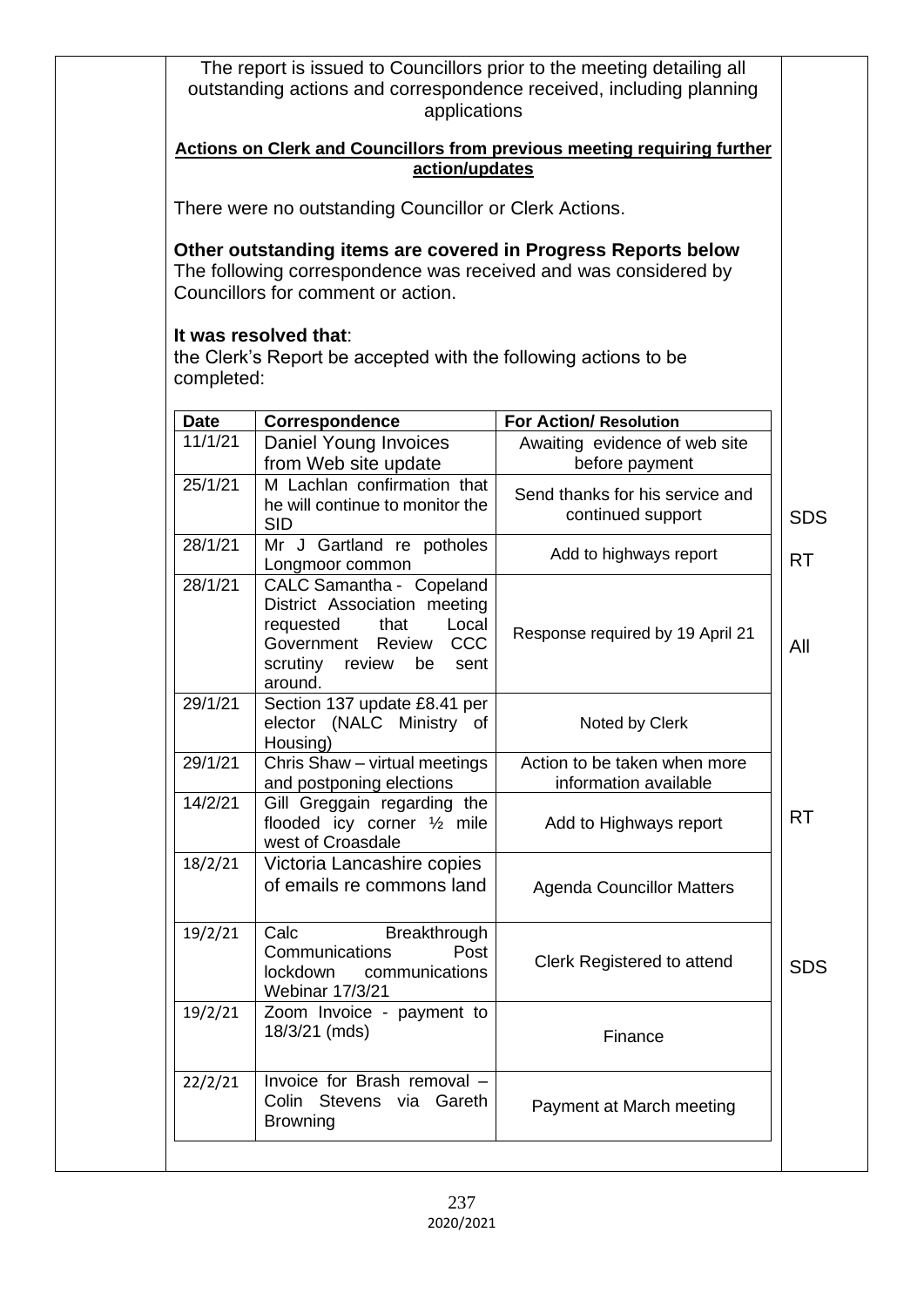| 25/2/21 | Connecting<br>Cumbria<br>re<br>Broadband and invite to John<br>Harris to speak at March         | Invitation declined - AL to follow                                                                                                                             |
|---------|-------------------------------------------------------------------------------------------------|----------------------------------------------------------------------------------------------------------------------------------------------------------------|
|         | meeting                                                                                         | <b>up</b>                                                                                                                                                      |
| 4/3/21  | Police<br>Crime<br><b>CALC</b><br>Commissioner<br>survey<br>re<br>hidden rural crime            | Personal responses                                                                                                                                             |
| 5/3/21  | Phil Saunders step down from<br>Chair of the Gather and<br>invoice from Gather for room<br>hire | Payment at March meeting                                                                                                                                       |
| 9/3/21  | <b>CALC</b><br>local<br>government<br>reorganisation Zoom event 18<br>March 21                  | Individual attendance                                                                                                                                          |
| 10/3/21 | via Cllr Taylor<br>P Porter<br>invoice                                                          | Payment at March Meeting                                                                                                                                       |
| 10/3/21 | Rachel Oakley response re<br><b>Ennerdale Horseshoe</b>                                         | PC in favour of events going<br>ahead but do not wish to police<br>parking and the event should be<br>carried out in an industry standard<br>Covid secure way. |

Reference:7/2021/4005 Location: The Old Post Office, Ennerdale, CA23 3AR(map) Proposal: Single storey flat roof extension to rear of dwelling Reply by: 03 March 2021 Reply to:planning@lakedistrict.gov.uk

replied on 22/2/21 No Objections

**Pre Planning information None Planning Applications Granted/Refused** None

**Planning Applications Amended**

# **4/19/2397/0F1**

Re-Consultation – Additional/Revised Drainage Information for: Residential development of nine dwellings and surfacing of lane. Land adjacent to Kirkland road, Ennerdale bridge.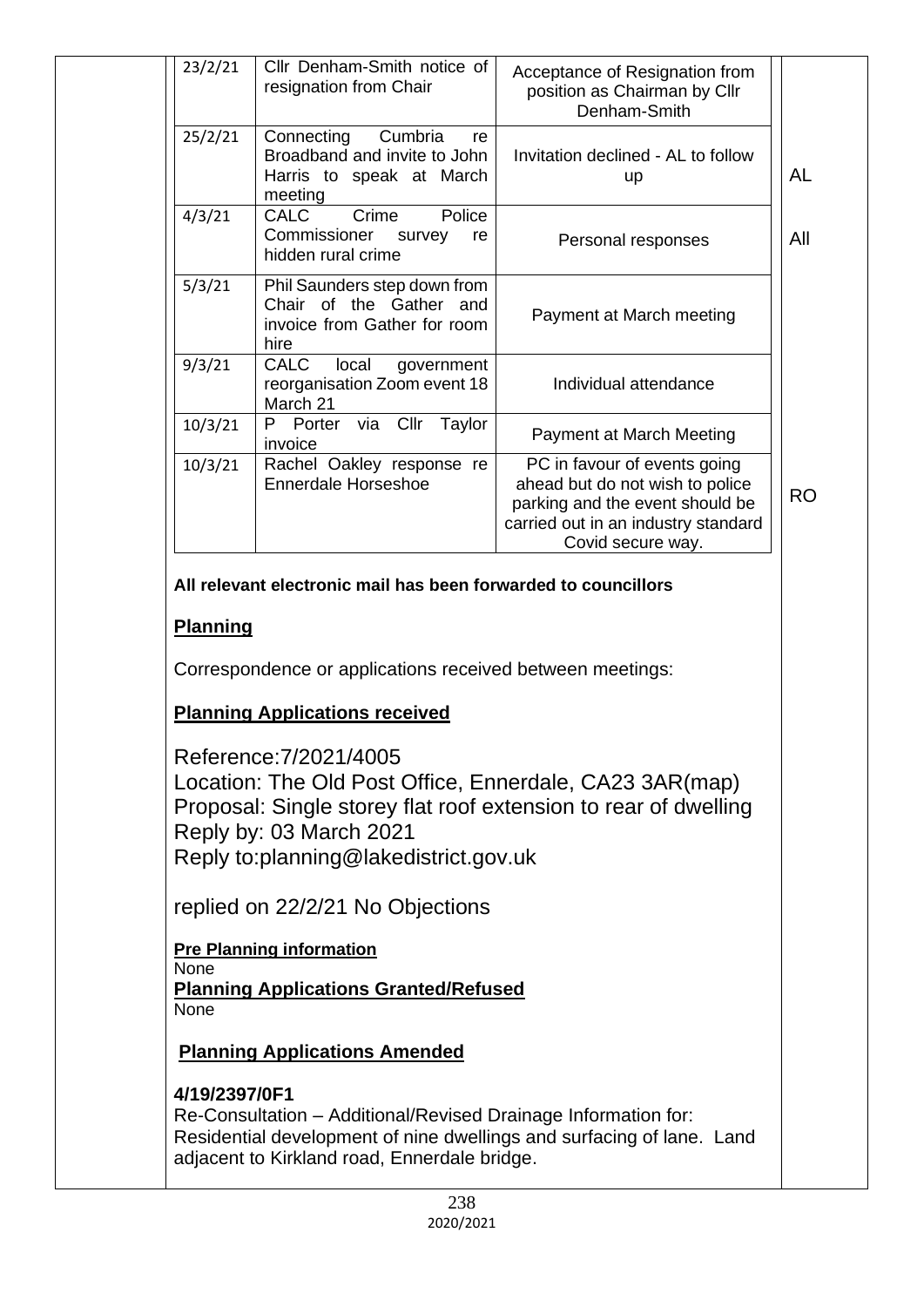|           | <b>Additional Duties</b><br>None                                                                                                                                                                                                        |                         |
|-----------|-----------------------------------------------------------------------------------------------------------------------------------------------------------------------------------------------------------------------------------------|-------------------------|
|           |                                                                                                                                                                                                                                         |                         |
| 539/03/21 | <b>B: Broadmoor Trail Project -</b><br>(Lilly Hall corner, Braemar to the Lake) (Cllr Outhwaite)                                                                                                                                        |                         |
|           | The path creation is due to be started on Monday 15 March 21.<br>A variation to the finish date has been accepted by the RPA of 30 June<br>21                                                                                           |                         |
|           | <b>Resolved:</b><br>Acceptance of variation agreement<br>Payment to Colin Stevens Forestry for Brash extraction (see<br>$\bullet$<br>finance below for details).                                                                        |                         |
| 540/03/21 | C: Highways Issues: to consider and raise issues of concern regarding<br>the highways.                                                                                                                                                  |                         |
|           | Very little work has taken place due to lockdown. Kevin Thompson has<br>retired.                                                                                                                                                        |                         |
|           | Flooded corner west of Croasdale gully has been cleared. Clirs<br>requested that the flood signs be cleared up.                                                                                                                         |                         |
|           | Hazel Holme flood work moved to July 21                                                                                                                                                                                                 |                         |
|           | High Waterside problems in both directions                                                                                                                                                                                              |                         |
|           | There is a new correspondent deatling with hedge problems at the<br>Highways dept                                                                                                                                                       |                         |
|           | Clirs queried if Ash trees around the church were being addressed due<br>to Ash die back                                                                                                                                                |                         |
|           | Rev Parker confirmed that trees were being cut back as preparatory<br>work for mending the wall. For which they have funding.                                                                                                           |                         |
|           | The road to Cat Howe track is in a terrible state. This problem was<br>reported to the Clerk a couple of years ago by George Marrs. CLIr lamb<br>confirmed that the Highways dept were aware of the need for work to be<br>carried out. |                         |
|           | <b>Resolved</b>                                                                                                                                                                                                                         |                         |
|           | Send a retirement card to Kevin Thompson<br>Chase Highways to collect signs at Croasdale flood (AL)<br>New correspondent at The Highways co-ordinating the hedge<br>trimming work Cllr Lamb to provide name and contact details.        | <b>SDS</b><br><b>AL</b> |
| 541/03/21 | D: West Coast Travel Plan, Off-Road Footpath - West /REGEN -<br>(Cllr Outhwaite)                                                                                                                                                        |                         |
| 542/03/21 | Nothing to report<br>E: Lakeside/Inland Footpath Bleach Green Shore and Off-road                                                                                                                                                        |                         |
|           | Footpath (Cllr Outhwaite)                                                                                                                                                                                                               |                         |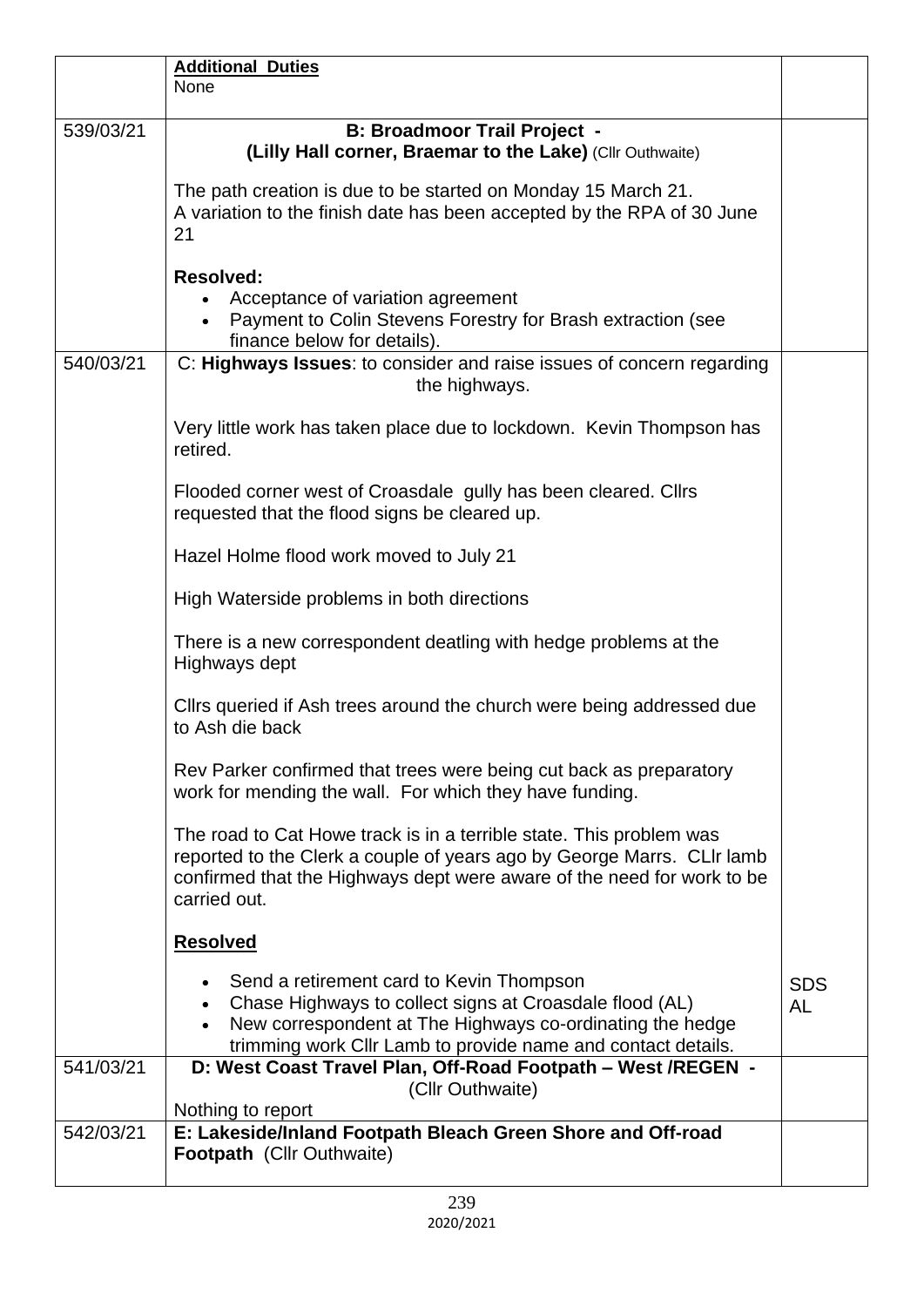|           | They have agreed to carry out some off the work.<br>There is a new park ranger (Name TBC).<br>Cllr Taylor queried whether stone for footpath works could be retrieved<br>from the quarries in the valley by Forestry England           |            |  |  |  |
|-----------|----------------------------------------------------------------------------------------------------------------------------------------------------------------------------------------------------------------------------------------|------------|--|--|--|
| 543/03/21 | F: Village Open Spaces Maintenance (Cllr Taylor)                                                                                                                                                                                       |            |  |  |  |
|           | Discussion about the boundaries on common land.                                                                                                                                                                                        |            |  |  |  |
|           | Cllr Denham-Smith queried what the aim was once the common land<br>boundaries had been established.                                                                                                                                    |            |  |  |  |
|           | Blocked ditch on Cold fell road footpath.                                                                                                                                                                                              |            |  |  |  |
|           | <b>Resolved:</b>                                                                                                                                                                                                                       |            |  |  |  |
|           | To find out what is permissible use for the common<br>land                                                                                                                                                                             | <b>RT</b>  |  |  |  |
|           | Plan what the PC wishes to do with the land once the<br>boundaries are in place at the next meeting                                                                                                                                    | <b>SDS</b> |  |  |  |
|           | Speak to the LDNPA about clearing the ditch, and<br>improving the drainage associated with the ditch and<br>the path                                                                                                                   | RT/RO      |  |  |  |
| 544/03/21 | 9: Newsletter for inclusion in Contact (CIIr Denham-Smith)                                                                                                                                                                             |            |  |  |  |
|           | <b>Resolved:</b><br>Draft letter to be produced for May Meeting                                                                                                                                                                        | <b>MDS</b> |  |  |  |
| 545/03/21 | <b>Web Site Accessibility</b>                                                                                                                                                                                                          |            |  |  |  |
|           | New laws require Local Councils to update their websites to conform<br>to accessibility guidelines LTN 09.                                                                                                                             |            |  |  |  |
|           | A draft of the new website had been circulated to the Councillors prior to<br>the meeting for comment<br><b>Resolved:</b>                                                                                                              |            |  |  |  |
|           | Cllr Young to organise a meeting with the developer to screen<br>share and explain the functionality of the website                                                                                                                    | DY         |  |  |  |
| 546/03/21 | <b>Council Finance</b>                                                                                                                                                                                                                 |            |  |  |  |
|           | To consider any payments and/or grants to be made, receive updates<br>on Financial News from the Clerk and receive an updated bank<br>reconciliation.                                                                                  |            |  |  |  |
|           | Bank reconciliation to 10 March 2021<br>$\bullet$<br>New Signatory form complete and has been presented to<br>$\bullet$<br>NatWest by Cllr Young<br>Digital Banking Request Form to be completed now<br>٠<br>signatories are completed |            |  |  |  |
|           | Payments to be agreed -<br>Cheque book will passed to Councillors for signature after the meeting                                                                                                                                      |            |  |  |  |
|           | <b>Resolved:</b><br>Accept the agreed Precept request to CBC of £4,935                                                                                                                                                                 |            |  |  |  |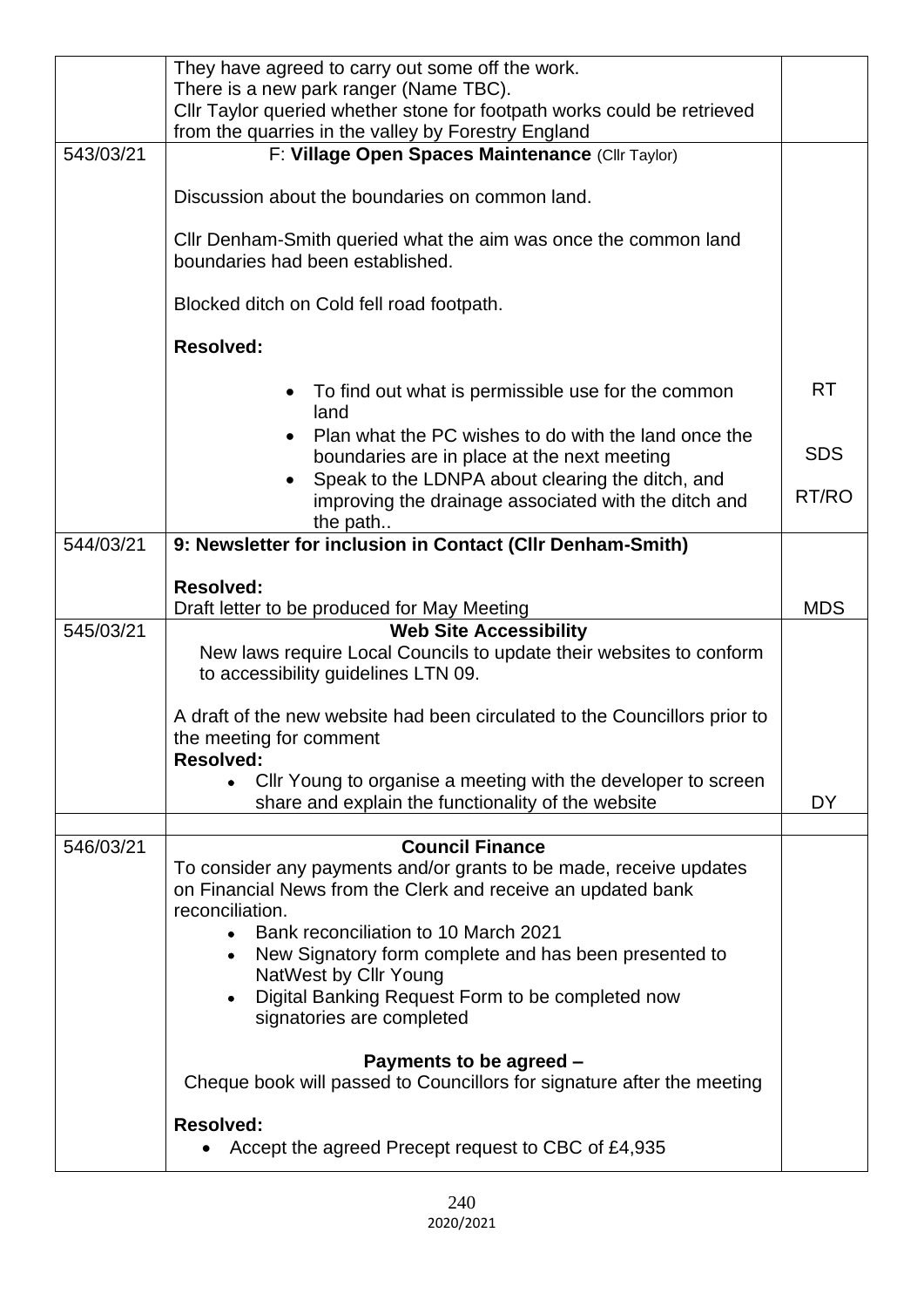| Date                          | Voucher<br><b>Number</b> | Payee                                                          | <b>Description</b>                                                                                            | <b>Amount</b> | Cheque<br>number |
|-------------------------------|--------------------------|----------------------------------------------------------------|---------------------------------------------------------------------------------------------------------------|---------------|------------------|
| 10/03/2021                    | 0141                     | Mark<br>Denham-<br>Smith                                       | Zoom Jan 18/1/21<br>- 17/2/21 (MDS)                                                                           | £<br>14.39    | ) 28.78          |
| 10/03/2021                    | 0142                     | Mark<br>Denham-<br>Smith                                       | Zoom Feb 18/2/21 -<br>17/3/21 (MDS)                                                                           | £<br>14.39    | 000594           |
| 10/03/2021                    | 0143                     | Colin<br><b>Stevens</b><br>Ltd                                 | <b>Colin Stevens</b><br>Forestry Ltd B2640                                                                    | £1,020.00     | 000595           |
| 10/03/2021                    | 0144                     | Susan<br>Denham-<br>Smith                                      | Clerk salary QTR 4<br>(Jan, Feb March)                                                                        | £ 518.85      | 000596           |
| 10/03/2021                    | 0145                     | Susan<br>Denham-<br>Smith<br>Susan                             | <b>Clerk Expenses</b><br><b>Office Cost</b><br><b>Clerk Expenses</b>                                          | £<br>26.08    | 000597           |
| 10/03/2021                    | 0146                     | Denham-<br>Smith                                               | <b>Office Cost</b><br>Postage                                                                                 | £<br>1.32     | £85.28           |
| 10/03/2021                    | 0147                     | Susan<br>Denham-<br>Smith<br><b>The</b><br>Gather<br>Ennerdale | <b>Holiday Pay</b>                                                                                            | £<br>57.88    |                  |
| 10/03/2021                    | 0148                     | Hub Ltd                                                        | Room Hire<br>galvanised sign                                                                                  | £40           | 000598           |
| 10/03/2021                    | 0149                     | P Porter                                                       | post                                                                                                          | 160.00<br>£   | 000599           |
|                               |                          |                                                                | <b>Total this meeting</b>                                                                                     | £ 1,852.91    |                  |
| <b>Resolved:</b><br>$\bullet$ |                          | Total spend this meeting £1,852.91                             | to accept the Bank Reconciliation dated 10 March 2021, of<br>a cleared current account balance of £81,389.22. |               |                  |